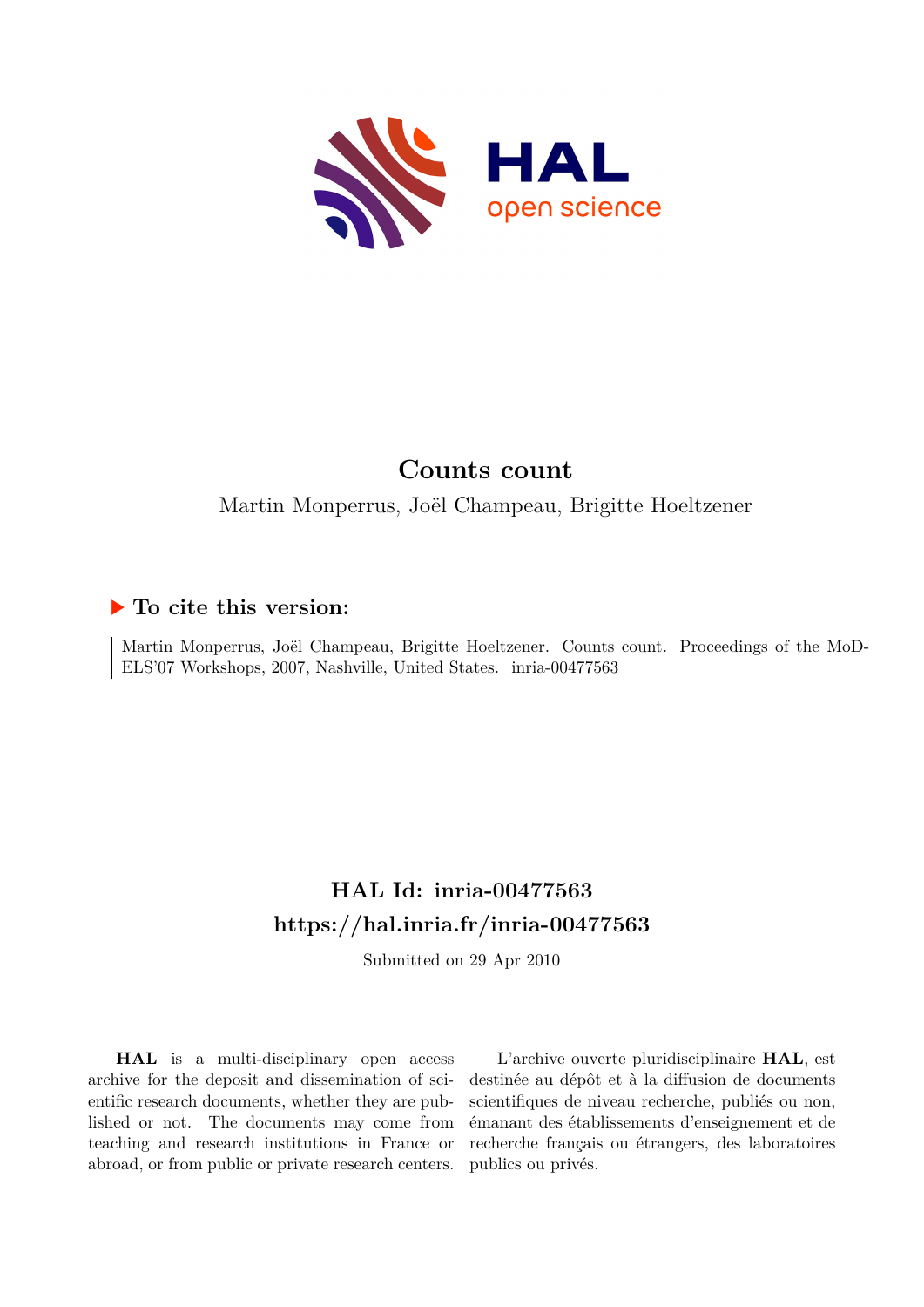## Counts count

M. Monperrus, J. Champeau, B. Hoeltzener

ENSIETA 2, rue F. Verny F-29806 Brest cedex 9 Contact: martin.monperrus@ensieta.fr

Abstract. Based on the 2006 edition of the Model Size Metrics workshop, we believe that counts are undervalued as useful model metrics. In this position paper, we provide arguments from the literature so as to consider counts as important metrics for the model measurement. We then state associated issues and sketch a model-driven framework to raise the abstraction level of the implementation of model metrics, starting with count metrics.

## 1 Introduction

According to historians [\[1\]](#page-7-0), writing was invented by the end of the 4th millennium BC to record counts, for instance the number of animals in a herd. Indeed, the first quantitative knowledge of any system is a count.

However, in regard to the previous edition of this workshop<sup>[1](#page-1-0)</sup>, it seems that model measurement by means of counts is undervalued . The following quotations are given so as to illustrate this statement. McQuillan et al. [\[2\]](#page-8-0) state that the majority of the UML metrics proposed are primarily simple counting metrics. Weil et al [\[3\]](#page-8-1) do not believe, however, that simply counting the element in a model to produce a single number provides a meaningful result. And Stoerrle [\[4\]](#page-8-2) considers that the simplest and most general approach is to always count everything, and instrument the count by an external weight table. The substantive "simple" is used three times: simple, simply, simplest without any counterbalancing adjectives.

In fact, we agree with the cited authors, a count itself is really simple. But replaced in a broader context, we believe that counts i.e., number of metrics, are more important than they first seem to be.

To set the context of our reflexion on model metrics, we consider the Goal-Question-Metric (GQM) approach [\[5\]](#page-8-3). The GQM approach helps to specify a measurement system targeting a particular set of issues. Since this position paper does not introduce a particular metric, one cannot use directly the GQM approach, but a kind of GQM at a higher level of abstraction. In fact, we aim to show that count metrics are relevant answers to several questions linked to a primary goal that is measuring models. To sum up this point, we now consider the standard GQM notation:

<span id="page-1-0"></span><sup>1</sup> Model Size Metrics workshop at Models'2006, Genova, october 2006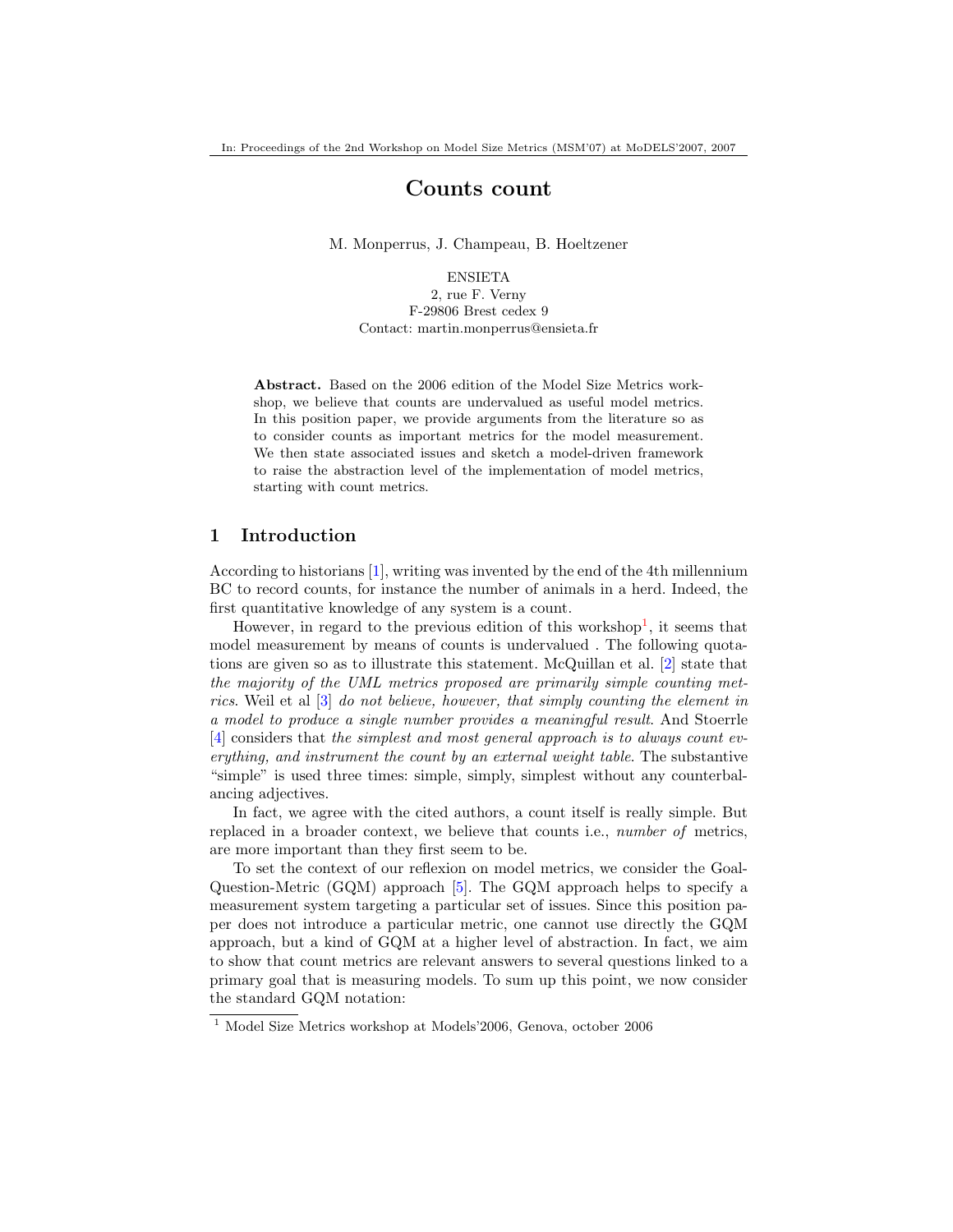Goal Improve the quantitative knowledge on models from the modeler point of view.

Question #1 What model metrics can be related to development cost?

Question #2 What model metrics can be related to psychological complexity? Question #3 What model metrics can be related to product defects?

Metrics The family of count metrics.

The paper is built as follows. The premises of our reflexion are elements of the software metrics literature. These elements are grouped into propositions that are: the software measurement literature is rich of useful count metrics; the Occam's razor principle defends counts; industrial measurement plan may include counts; complex metrics may be interestingly grounded by counts; counting is a fully-fledged modeling goal. These propositions support our initial claim: Count counts. We then discuss the consequences and present a model-driven framework as a preliminary answer.

## 2 Main arguments

#### 2.1 Count metrics are important in software engineering

Metrics in model-driven engineering (MDE) can be compared with their software metric ancesters. Existing software metrics are defined as counts or are countbased. In this perspective, the undervaluation of counts in MDE described above constrats with the rich literature on counts in the software measurement domain.

For instance, whatever the definition (see  $[6]$  for several variations), the lines of code metric is a count. Empirical studies based on historical data have shown that the line of code metric is relevant to the correlation between the software product and the cost [\[7\]](#page-8-5), to evaluate an attribute of the software quality (e.g. the defect rate metric), or to study the team productivity [\[8\]](#page-8-6).

Another example is the structural complexity  $SC$  [\[9\]](#page-8-7) (see figure [1\)](#page-3-0). The structural complexity is part of the psychological complexity of software [\[10\]](#page-8-8). It impacts the time to understand and modify a system accordingly. The definition of SC [\[9\]](#page-8-7), exposed in equation [1,](#page-2-0) involves the number of edges  $|A|$  and the number of modules  $|M|$ .

<span id="page-2-0"></span>
$$
SC = \frac{|A|}{|M|} \tag{1}
$$

The goal of this paragraph is not to list all software metrics which are counts but to emphasize that known and useful software metrics are counts or countbased. This is a clue not to discard counts in the upcoming generation of accepted model metrics.

#### 2.2 The application of the law of parsimony to metrics

Using more sophisticated measures do not necessarily guarantee better results. Zuse [\[9,](#page-8-7) 410]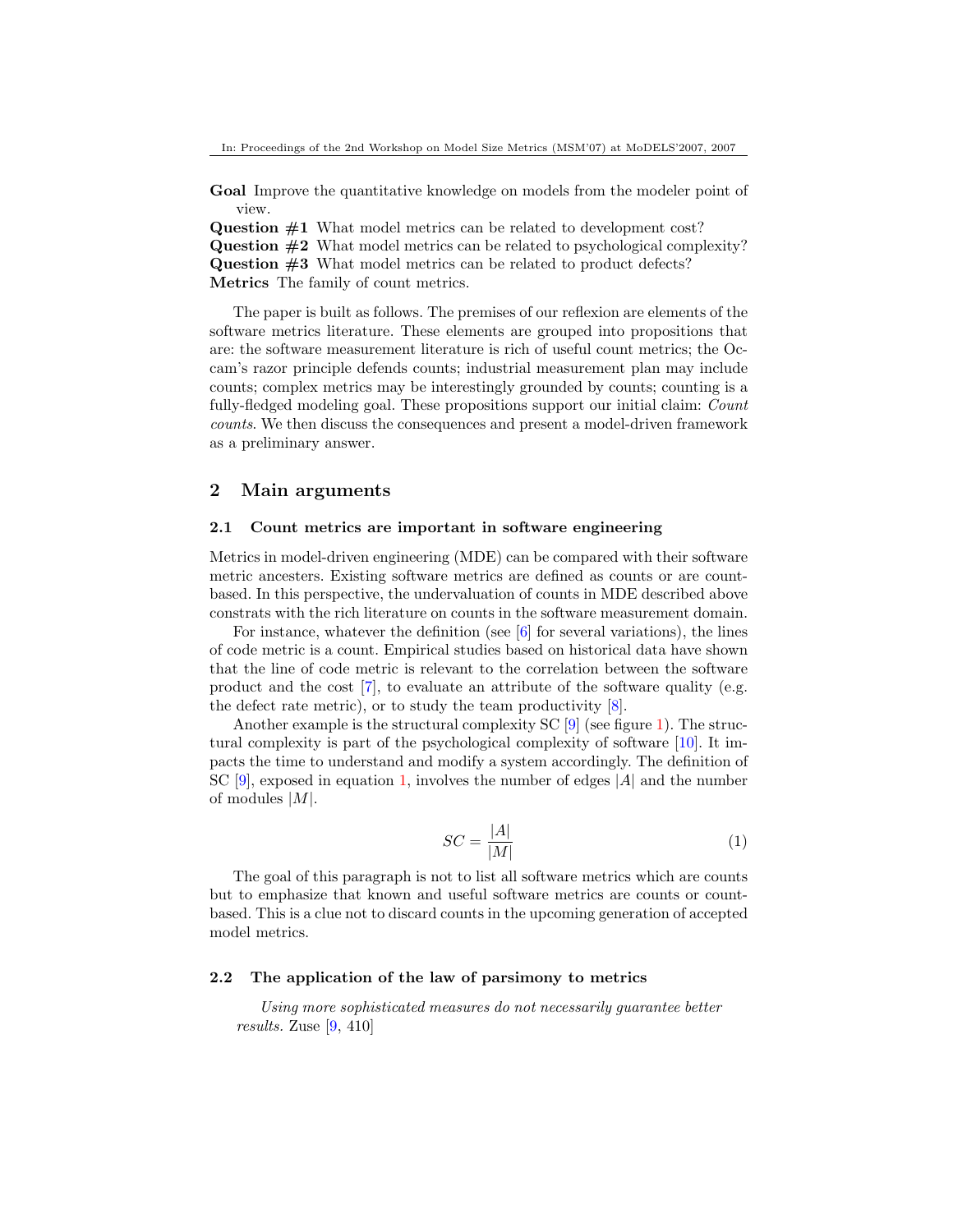

<span id="page-3-0"></span>Fig. 1. The structural complexity [\[9\]](#page-8-7) is based on the counts of dependency edges and modules

The Occam's razor, also known as the law of parsimony [\[11\]](#page-8-9), is a principle most commonly stated as follows: *Entities are not to be multiplied beyond neces*sity. It is a polymorphic principle and one of its instance is the Keep It Short  $\mathcal C$ Simple (or K.I.S.S) engineering rule. This principle applied to model metrics is a strong argument in favor of counts compared to more complex metrics. Counts are very simple metrics, but may give model users the appropriate information.

Considering that the law of parsimony has been proven as a powerful principle in both science and philosophy (e.g. [\[11\]](#page-8-9)), counts should be considered with a positive a priori judgement.

#### 2.3 Counts ground more complex metrics

Counts are simple but can ground more complex metrics. For instance, in [\[12\]](#page-8-10) (cited in [\[13\]](#page-8-11)) a linear relationship is found with a high statistical confidence between defects and some language constructs in a given technical context  $(\#$ denotes the *number* of:

<span id="page-3-1"></span>
$$
Field\ defects = 0.11\# if then + 0.03\# calls \tag{2}
$$

In this case, a defect measure is derived from some counts.

In a similar manner, the Cocomo model [\[7\]](#page-8-5) outputs a cost with several inputs. Inputs are cost drivers and a size parameter. In a similar technical and management context i.e. for similar cost drivers, the main parameter is a count of lines of code.

Since counts are able to ground more complex metrics, they must be carefully considered. The first way to build more complex metrics is to define a weighted sum of counts (as in equation [2](#page-3-1) and emphasized in  $[4]$  and  $[3]$ ). It is not the unique solution, non linear combinations in a bigger space of functions can be explored.

#### 2.4 Counts are part of industrial development processes

Counts are valuable enough to be adopted in an industrial context. Cheng et al. [\[14\]](#page-8-12) examine the automated metrics-based analysis and detection of design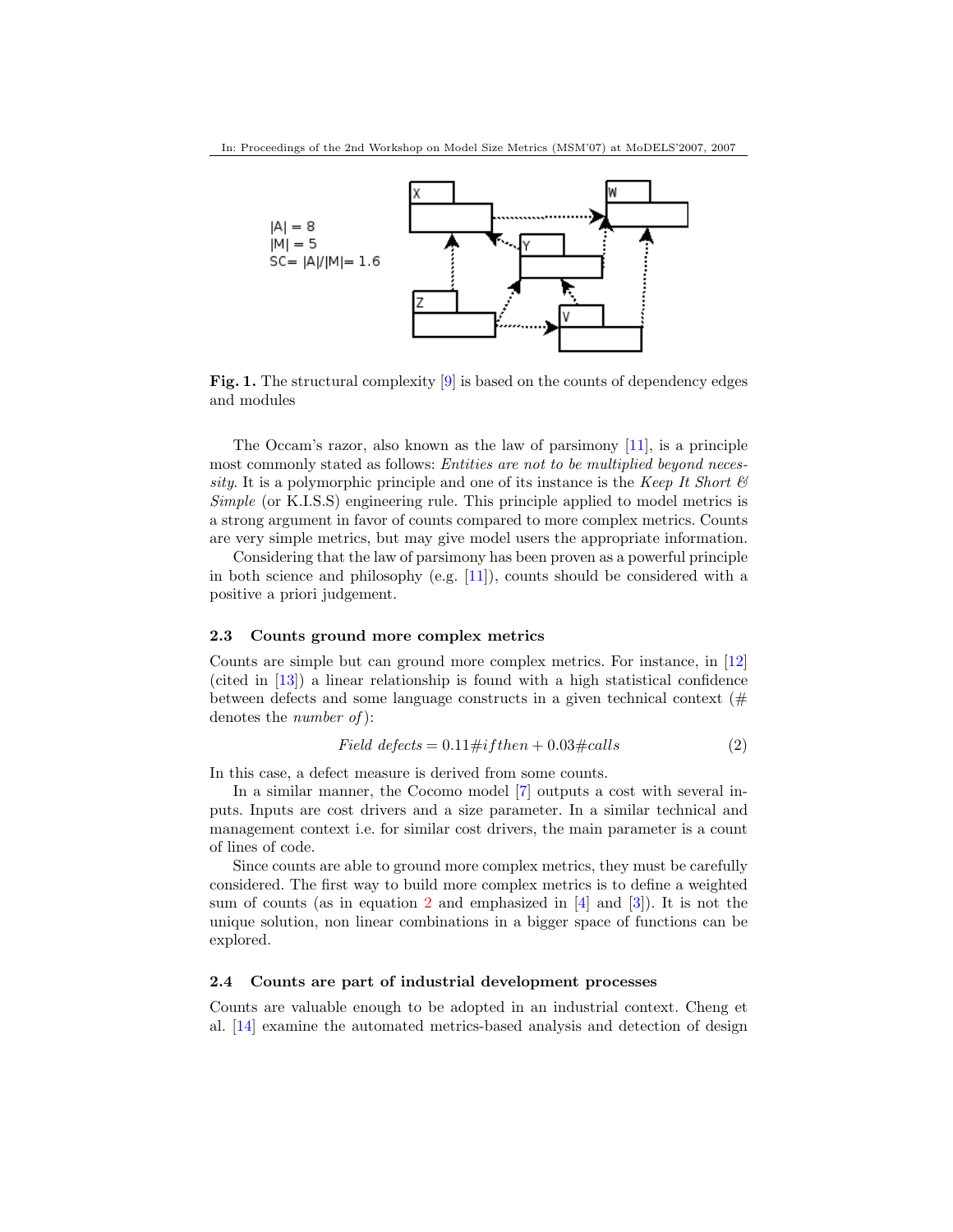In: Proceedings of the 2nd Workshop on Model Size Metrics (MSM'07) at MoDELS'2007, 2007

| Error Description                                      |     | Model A Model B |
|--------------------------------------------------------|-----|-----------------|
| <b>SEVERE ERRORS</b>                                   |     |                 |
| Abstract class not inherited                           | 8   | 82              |
| Circular association                                   |     |                 |
| Circular dependency                                    | 102 |                 |
| Abstract class inherits from concrete class            |     | 34              |
| Class inherits from one or more non-base classes       |     |                 |
| Interface to class expected but defined improperly     |     | 53              |
| Two methods exist in the model with the same signature |     |                 |
| Two objects exist in the model with the same name      | 5   | 23              |
| Parent accessing attributes/operations of child class  |     |                 |

<span id="page-4-0"></span>Table 1. Counts of violations of a given pattern from [\[14\]](#page-8-12)

guideline violations in the Siemens context. In fact, the metrics explored in this paper are counts of violations of a given pattern (see table [1\)](#page-4-0) and ground the whole analysis. In another company, Motorola [\[3\]](#page-8-1), a list of around 150 counts of UML elements is used to control the model-driven development process.

#### 2.5 Counting is a fully-fledged modeling goal

Modeling goals are multiple  $[15]$ : execution, test generation, transformation, etc. In domains where textual artifacts are historically done, modeling is a way to isolate and count concepts. For instance, expressing software and system requirements with models allows a precise count of explicited elements [\[16\]](#page-8-14). These counts are difficult to retrieve with textual requirements with a similar validity and reliability. In such cases, counting is part of the primary modeling goals.

## 3 Consequences

This section discusses the consequences and challenges raised by the fact that counts count.

#### 3.1 What artefacts in a model need to be counted?

The first challenge is to determine what needs to be counted in a model. A goal, a metamodel, and a corpus of models set the context of an empirical answer. Effectively, according to the GQM approach, a goal precises the question. A model space is identified with a metamodel or a part of a metamodel. For instance, what are the elements of UML2 models to be counted and given as inputs of a cost estimation model? Furthermore, since the quality of a metric resides on its empirical validation [\[17\]](#page-8-15), a validation must be done on a statistically big enough corpus of data, with as less as possible of uncontrolled variables.

Unfortunately, our community does not yet have such a corpus of data. By analogy with the non model-based database, maintained by the ISBSG [\[18\]](#page-8-16), a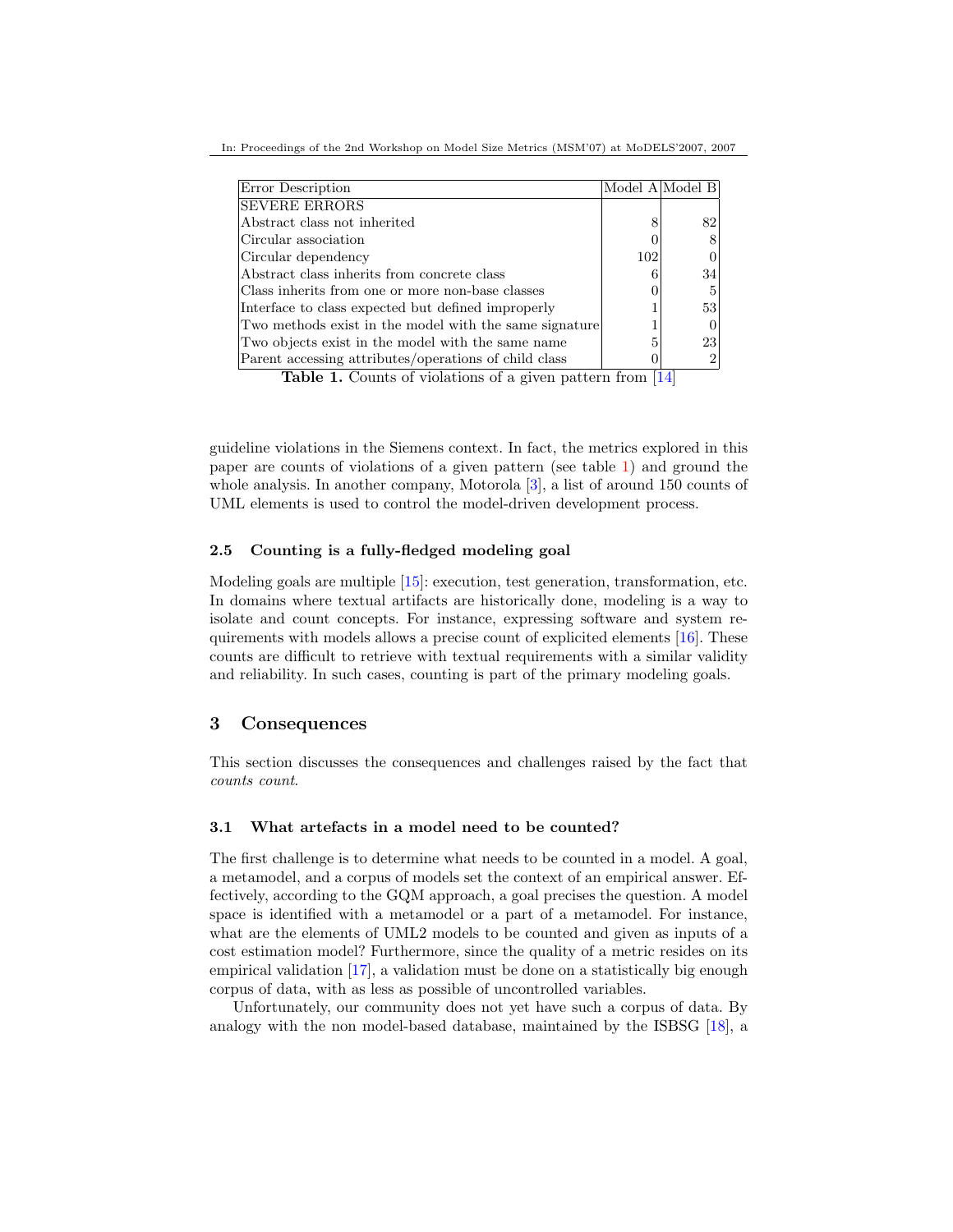database of count metrics of models and their associated dependent variables would be of great use to select count metrics and validate count based derived metrics. It is to be noted that the confidentiality of industry data obstruct the making of database. Contrary to whole models, count metrics have the advantage to be almost completely free of business information, yet are a kind of signature of models.

#### 3.2 How are these artefacts counted?

As stressed in [\[19\]](#page-8-17) the natural language is not enough to precisely define metrics. For instance, in the figure [1,](#page-4-0) do signatures include parameters name? To that extent, an issue is to rigorously define what to count.

We also consider that the implementation of count metrics should satisfy the following requirements:

- 1. The model measurement tool is accessible via a command-line interface.
- 2. The model measurement tool integrates into a modeling environment.
- 3. The code includes an API to implement estimation models on top of count metrics.
- 4. The model measurement tool let the modeler to tailor implemented count metrics.
- 5. The model measurement tool let the end-user to define its own business relevant metrics.
- 6. The model measurement tool is independent of a specific persistence format.

Marinescu et al. [\[20\]](#page-8-18) underline the issue of the implementation complexity of object-oriented metrics. By analogy, and regarding to the above requirements, we assume that the implementation of model metrics, including count metrics, introduces a similar complexity. Consequently, it raises the development and maintenance cost of a modeling environment and may hamper the code quality of the whole tool. In section [3.3](#page-5-0) below, this issue is adressed with an abstraction level to define model metrics from which implementation and integration into a modeling tool are automatically derived.

#### <span id="page-5-0"></span>3.3 Model-driven implementation of count metrics for DSMLs

Motivation On the one hand, counts count. On the other hand, the implementation of count and count-based metrics can be costly. The development of a domain-specific modeling language (DSML) is usually done with tight time-tomarket and cost constraints [\[21\]](#page-8-19). Thus, several frameworks and techniques try to generate as much as possible of the DSML modeling environment and associated tools (eg. [\[22\]](#page-8-20)). Our motivation is to leverage code generation for the DSML metric implementation, starting with counts, to eventually give an enhanced editor with metric capabilities.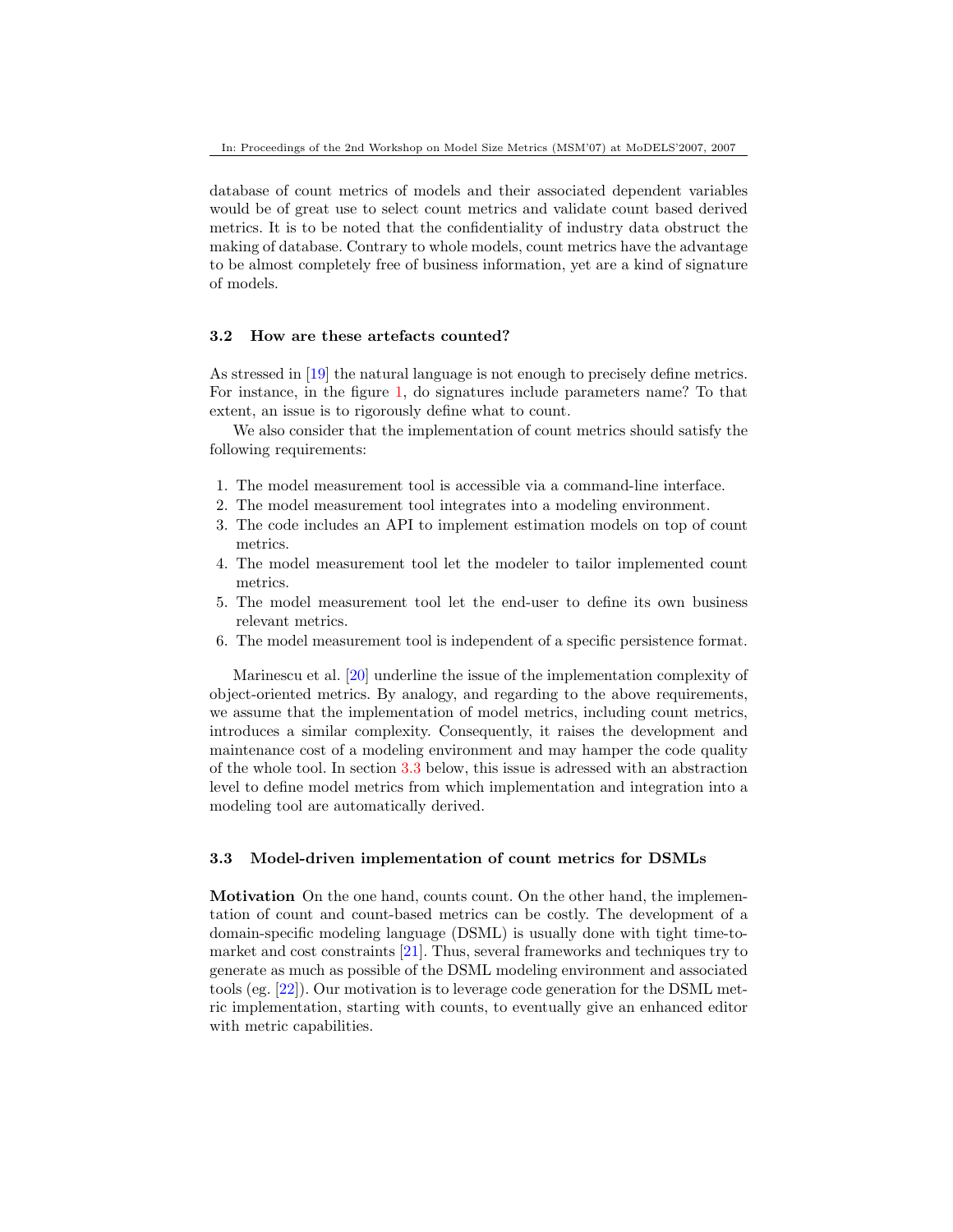

<span id="page-6-0"></span>Fig. 2. Model-driven engineering of counts

Sketch In figure [2,](#page-6-0) we sketch the whole process as an UML activity diagram. The framework is involved in the three activities highlighted in gray.

The design of a DSML environment starts with the metamodeling activity. The metamodel identifies the concepts of the domain and their relationships. Tools are implemented to create, edit and browse models as well as to check the conformity to the metamodel. Frameworks exist to generate such tools from a metamodel (e.g.  $EMF/GMF<sup>2</sup>$  $EMF/GMF<sup>2</sup>$  $EMF/GMF<sup>2</sup>$ ).

Then, the DSML designer defines the metrics at a higher level of abstraction than code. The family of count metrics defines an abstraction level. Each metric of this family is specified by a predicate [?]. The value of the metric is the number of elements that satisfy the predicate. For sake of brevity, we only make a short presentation of predicates. A predicate is a function that takes an object as input and makes tests on it to determine if it has to be counted. Predicates refer to the concepts expressed in the metamodel. The tests are made on type, attribute values and/or referenced objects. A predicate can be as long and complex as needed. A predicate can be expressed in a metric specific language or in an existing query language (e.g. OCL). Two examples of predicates in an OCL-like language are shown in figure [3.](#page-7-1)

A toolchain generates the DSML modeling environment, then compiles the declarative description of metrics directly in the modeling tool to augment it with counting capabilities (the two central activities of the figure [2\)](#page-6-0).

Finally, the DSML user sees its model changes instantly reflected in the metric values. This approach has three major advantages:

<span id="page-6-1"></span><sup>2</sup> Eclipse/Graphical Modeling Framework, see <www.eclipse.org/emf>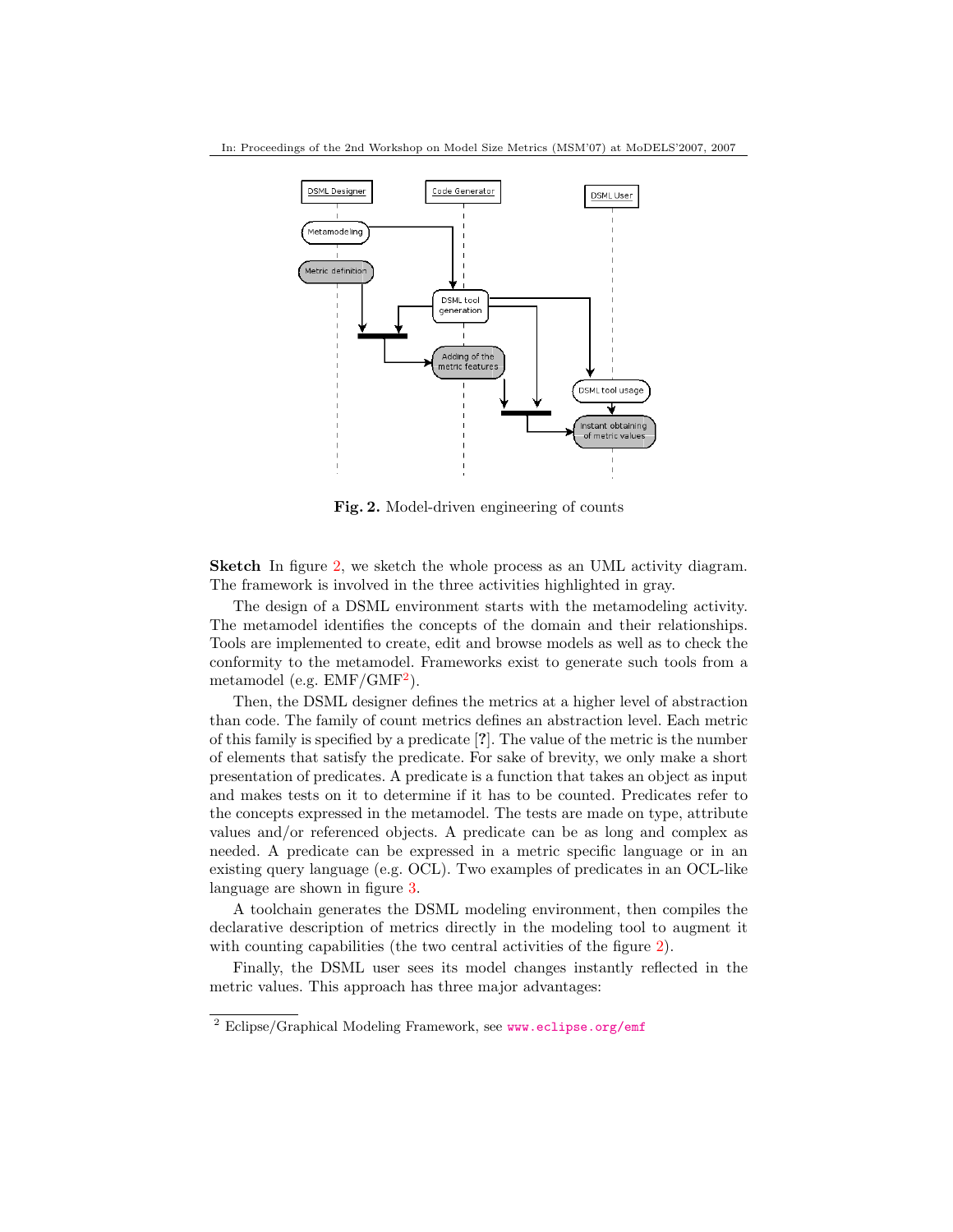```
-- metric #1: number of leaf abstract classes
self.isTypeOf(Class) and self.abstract = true and self.children->size() = 0
-- metric #2: number of too big use cases
self.isTypeOf(UseCase) and self.includedUsesCases->size() > 10
```
<span id="page-7-1"></span>Fig. 3. Examples of predicates expressed in OCL

- metrics are defined at a higher level of abstraction without caring about how this can be implemented in a DSML modeling environment;
- the implementation of the enhanced editor is generated;
- DSML users can edit and measure models in the same environment.

Implementation We are developing a prototype of this framework where the metamodel is expressed in Ecore<sup>[3](#page-7-2)</sup>, and the predicates in Kermeta<sup>[4](#page-7-3)</sup>, which has good query capabilities. EMF/GMF generate editors in Java and the prototype compiles the predicates inside the editor Java code.

## 4 Conclusion

We presented a set of arguments in order to rehabilitate counts as first class citizens for the model measurement:

- software measurement history involves important count metrics;
- the law of parsimony prefers simple metrics;
- counts ground more complex metrics;
- counts are part of industrial measurement processes;
- counting is a fully-fledged modeling goal.

We hope that these arguments can provide a fertile basis for the discussion during the upcoming workshop. We then discussed the consequences and sketched a model-driven framework for count metrics. The contribution of this approach is to give an instant, reliable and low cost implementation of count metrics seamlessly integrated into modeling tools.

Acknowledgments The authors would like to thank B.Baudry and the anonymous reviewers for helpful comments. This work is supported by a DGA grant.

### References

<span id="page-7-0"></span>1. J. Goody, *The Domestication of the Savage Mind*. Cambridge University Press, 1977.

<span id="page-7-2"></span><sup>&</sup>lt;sup>3</sup> XMI format of EMF

<span id="page-7-3"></span><sup>&</sup>lt;sup>4</sup> a model-driven language and workbench, see <www.kermeta.org> and [\[23\]](#page-8-21)